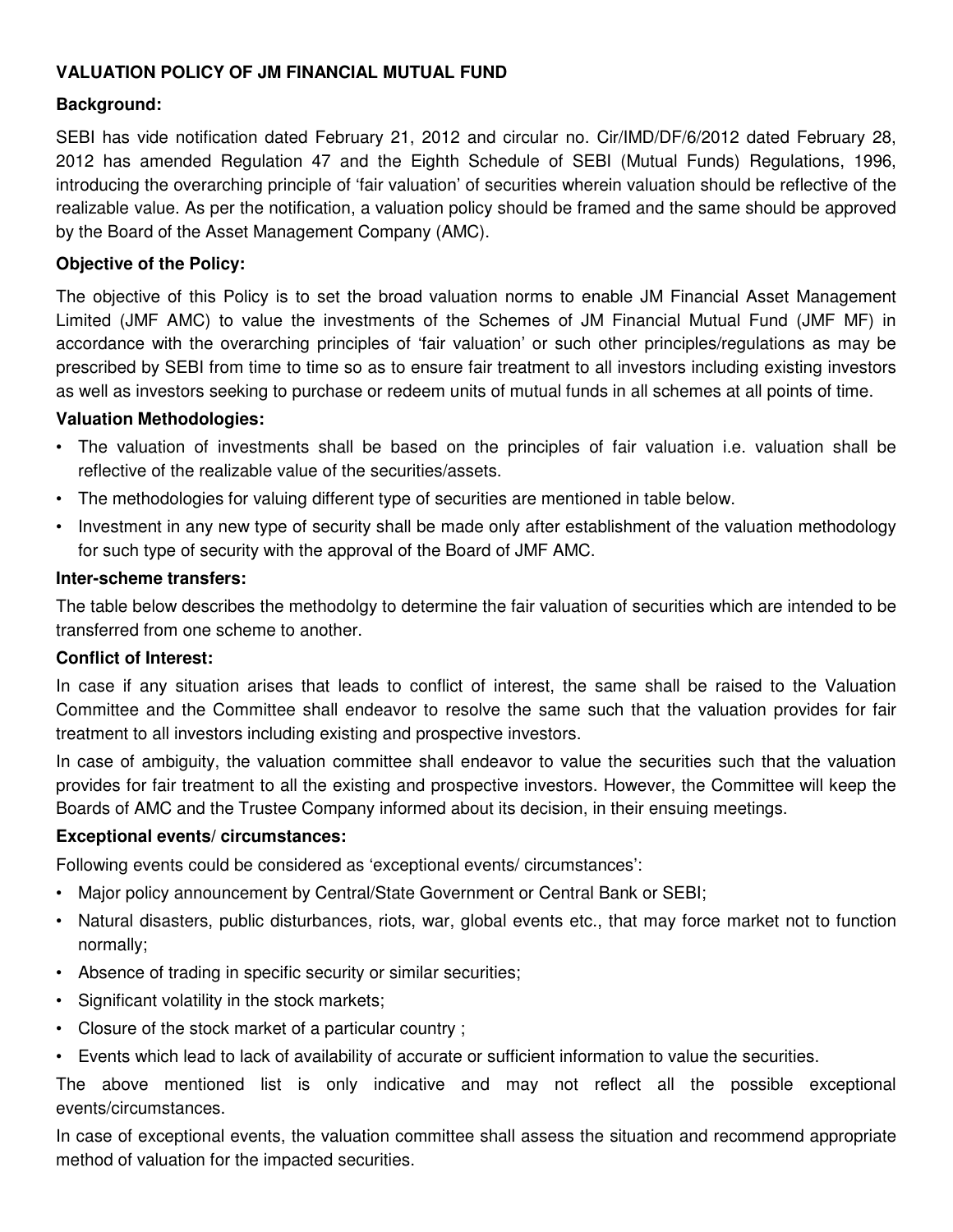# **Deviation:**

The investments of the JMF MF schemes shall be valued as per the methodologies mentioned in this Policy, which shall endeavor true and fairness in valuing the securities. However, if the valuation of any particular asset/security does not result in fair/ appropriate valuation or under exceptional circumstances, the Valuation Committee would have the right to deviate from the established policies in order to value the asset/ security at fair /appropriate value.

Deviations from the valuation policy, if any, will be informed to the AMC and Trustee Board and will be communicated to the investors vide appropriate disclosures on the Mutual Fund's website.

# **Review:**

The Valuation Committee shall be responsible for ongoing review of the valuation methodology in terms of its appropriateness and accuracy in determining the fair value of each and every security. The Valuation Committee shall apprise the AMC & Trustee Boards, annually in terms of the effectiveness of the methodologies and deviations or incorrect valuations.

The Valuation Policy shall also be reviewed by Independent Auditors at least once a Financial Year to ensure the appropriateness of the valuation methodologies and to suggest alternative methods, if any.

## **Retention of records:**

Documentation of rationale for valuation including inter scheme transfers shall be maintained and preserved by the asset management company as per regulation 50 of the Regulations to enable audit trail.

## **Disclosure of the policy:**

The Valuation policy approved by the AMC Board shall be disclosed in Statement of Additional Information (SAI) on the Mutual Fund's website and any other document as may be prescribed by SEBI from time to time.

| Category                                                 | Traded Assets / Non Traded Assets                                                                                                                                                                                                                                                                                                                                                                           |
|----------------------------------------------------------|-------------------------------------------------------------------------------------------------------------------------------------------------------------------------------------------------------------------------------------------------------------------------------------------------------------------------------------------------------------------------------------------------------------|
| For securities with residual<br>maturity $\leq 60$ days: | Instruments would be valued by amortisation methodology on a straight<br>line basis to maturity from cost or last valuation price whichever is more<br>recent as long as the value of such instruments remains within ±0.10%<br>band of the reference price* derived from the benchmark yield for each<br>bucket (benchmark yield for every 15-day bucket will be provided by<br>CRISIL or other agencies). |
|                                                          | In case the amortized price falls outside the above referred price* band, the<br>YTM of the security will be adjusted in order to bring the price within the<br>±0.10% reference price* band with a justification which will be recorded.                                                                                                                                                                   |
|                                                          | <b>Illiquidity changes:</b>                                                                                                                                                                                                                                                                                                                                                                                 |
|                                                          | At the time of first purchase and additional transactions the spread<br>between the purchase yield (or transaction yield as the case may be) and<br>the benchmark yield would be kept constant. This spread would be kept<br>constant through the life of the instrument and will be changed only if there<br>is justification for the change and the same will be recorded.                                |
|                                                          | Note: (*) Reference price is the price derived from benchmark yields $\pm$<br>spread on account of trade.                                                                                                                                                                                                                                                                                                   |
|                                                          | For Sovereign Securities (including T Bills) the valuation is applicable from<br>19th Sept 2013.                                                                                                                                                                                                                                                                                                            |

# **Valuation of Debt, Money Market Instruments and Sovereign Securities (including T Bills)**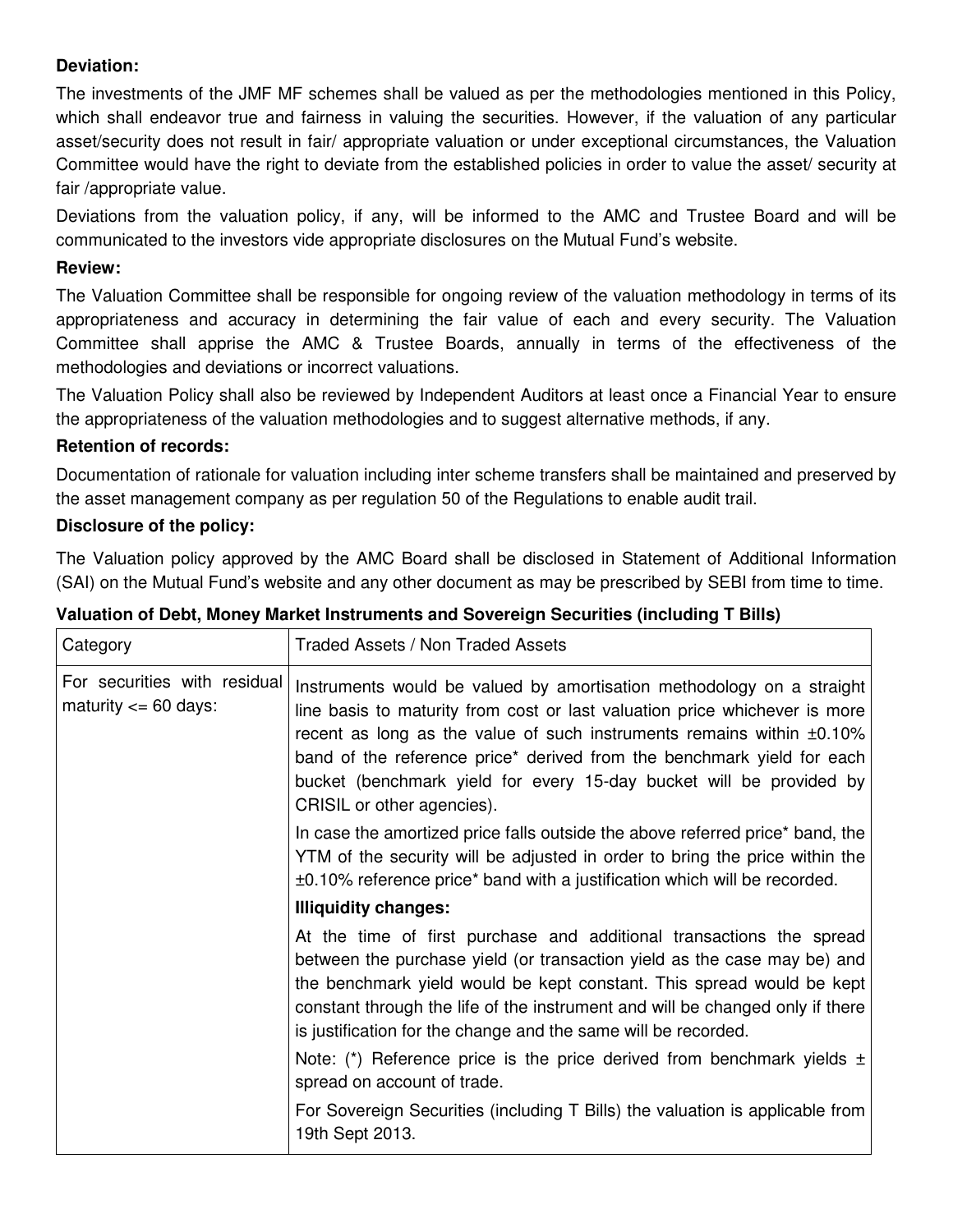| For securities with residual<br>maturity $> 60$ days<br>W.e.f 29th November, 2013 | All securities (including traded and non traded) will be valued as per the<br>prices (simple average) provided by the AMFI approved agencies -<br>currently CRISIL and /or ICRA(refer point no. 4 in notes section)                                                                                                                                                                                                                                                                                                                                |
|-----------------------------------------------------------------------------------|----------------------------------------------------------------------------------------------------------------------------------------------------------------------------------------------------------------------------------------------------------------------------------------------------------------------------------------------------------------------------------------------------------------------------------------------------------------------------------------------------------------------------------------------------|
| <b>Inter-scheme Transfers</b>                                                     | (A) In case Debt & Money Market Instruments (Except G-Sec & T-Bills) are<br>traded on the date of inter-scheme trade, Inter-scheme price will be at the<br>weighted average traded price / yield available on public platform.                                                                                                                                                                                                                                                                                                                     |
|                                                                                   | The qualification criteria for considering the trades on the public platform<br>will be:                                                                                                                                                                                                                                                                                                                                                                                                                                                           |
|                                                                                   | 1) At least three trades aggregating to Rs.100 crores or more of the same<br>settlement cycle in case of instruments with maturity $\epsilon$ = 365 days and                                                                                                                                                                                                                                                                                                                                                                                       |
|                                                                                   | 2) 5 crores (market lot) or more of the same settlement cycle in case of<br>instruments with maturity $>$ 365 days.                                                                                                                                                                                                                                                                                                                                                                                                                                |
|                                                                                   | Order of preference for the public platforms for consideration –                                                                                                                                                                                                                                                                                                                                                                                                                                                                                   |
|                                                                                   | 1) FIMMDA                                                                                                                                                                                                                                                                                                                                                                                                                                                                                                                                          |
|                                                                                   | 2) NSE WDM                                                                                                                                                                                                                                                                                                                                                                                                                                                                                                                                         |
|                                                                                   | 3) BSE WDM<br>If market trades satisfying the above criteria are not available on the public<br>platforms, AMC's own trade to be considered.<br>Qualification criteria for considering AMC's own trades will be Trade of<br>market lot or more i.e., Rs.5 crores or more.<br>If the AMC's own trade(s) also do not satisfy the criteria, then the security<br>will be treated as 'Not traded'. In case an instrument is not traded on inter<br>scheme trade date, then the previous day closing price will be considered<br>as inter scheme price. |
|                                                                                   | (B) Government Securities & T-bills:                                                                                                                                                                                                                                                                                                                                                                                                                                                                                                               |
|                                                                                   | In case of Government securities & T-bills the spot traded price as reported<br>on NDS-OM /CCIL will be considered and in the absence of a spot price<br>the previous day's closing price will be considered as the inter scheme<br>price.                                                                                                                                                                                                                                                                                                         |
| <b>Self Trades</b>                                                                | A self traded security (including inter scheme) for all maturities with face<br>value of at least INR 5 crore, will be recognized at weighted average price /<br>yield for valuation across all schemes.                                                                                                                                                                                                                                                                                                                                           |

# **Notes:**

- 1) Sovereign Securities (including T Bills) with residual maturity > 60 days will be valued at prices provided by Crisil and / or any other agency.
- 2) Following assets will be valued at cost plus accruals / amortization:
	- a) Bank Fixed Deposits
	- b) CBLO / Reverse Repo
- 3) Units / shares of mutual funds will be valued at the last published NAV.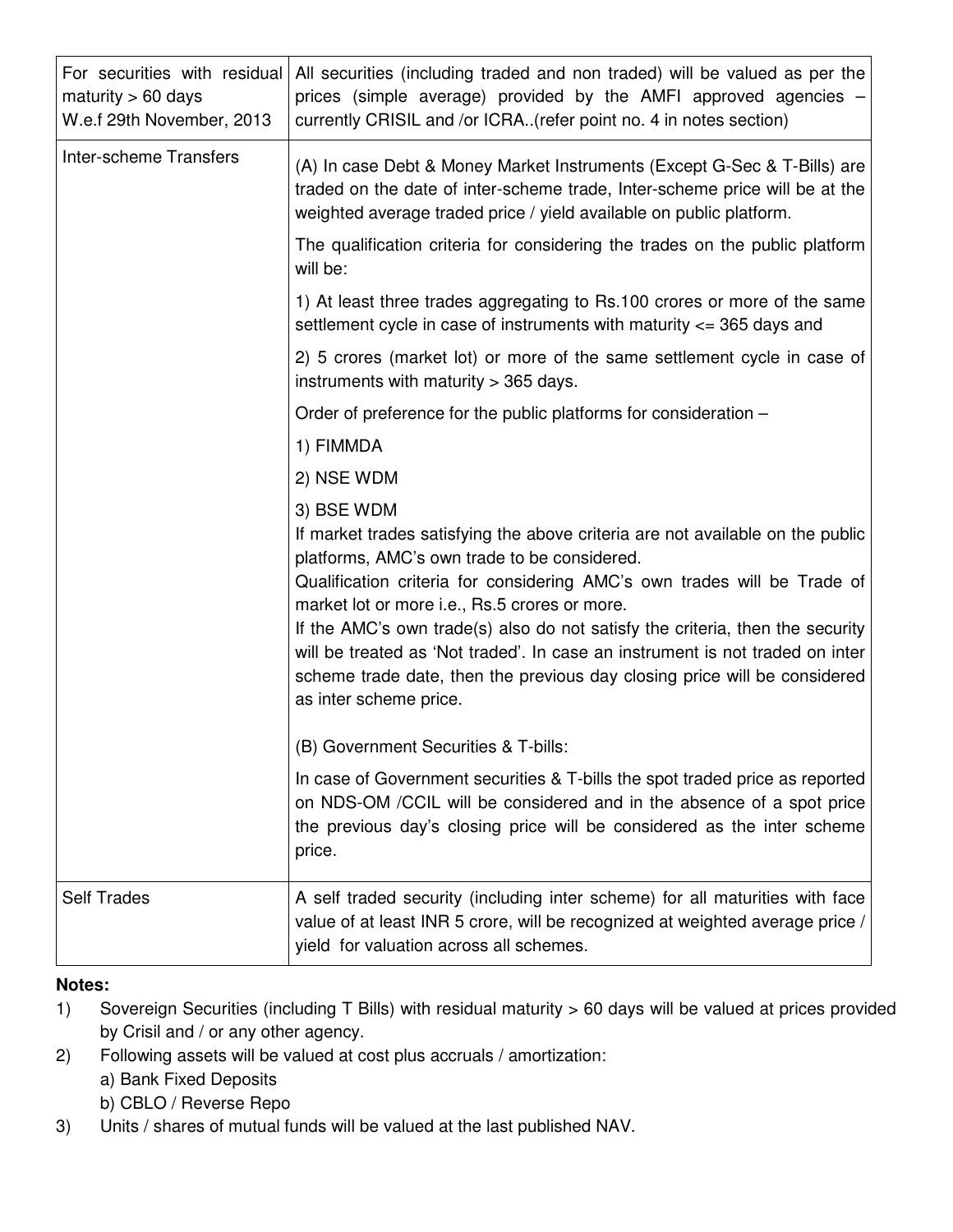4) In case of exceptional circumstances, the securities may be valued as per the norms approved by the Valuation Committee. For eg. In case of purchase of new security, price of which is not provided by the agencies.

| <b>Equity</b><br><b>Equity</b><br>Related<br>and<br><b>Instruments</b>                                                                                                     | Methodology                                                                                                                                                                                                                                                                                                                                                                                                                                                                   |
|----------------------------------------------------------------------------------------------------------------------------------------------------------------------------|-------------------------------------------------------------------------------------------------------------------------------------------------------------------------------------------------------------------------------------------------------------------------------------------------------------------------------------------------------------------------------------------------------------------------------------------------------------------------------|
| Listed                                                                                                                                                                     |                                                                                                                                                                                                                                                                                                                                                                                                                                                                               |
| Traded                                                                                                                                                                     | On a valuation date such securities will be valued at the last<br>quoted closing price on the National Stock Exchange (NSE). NSE<br>will be considered the principal stock exchange. In case a security<br>is not traded on NSE, then the security will be valued at the last<br>quoted closing price on Bombay Stock Exchange (BSE). If a<br>security is not traded on NSE and BSE, it will be valued at the last<br>quoted closing price on any other stock exchange.       |
|                                                                                                                                                                            | If a security is not traded on any stock exchange on a particular<br>valuation day, then at the last quoted closing price on NSE or BSE<br>or any other stock exchange will be used, provided such closing<br>price is not more than a period of thirty days prior to the valuation<br>day.                                                                                                                                                                                   |
| Thinly traded (Trade value in a                                                                                                                                            | Non-traded/ and/or thinly traded equity securities:                                                                                                                                                                                                                                                                                                                                                                                                                           |
| calendar month is less than Rs. 5<br>lakhs and total volume is less than<br>50,000 Shares)<br>Non-traded (Price not available for a<br>period upto preceeding thirty days) | Based on the latest available Balance Sheet, Net Worth shall be<br>calculated as follows:                                                                                                                                                                                                                                                                                                                                                                                     |
|                                                                                                                                                                            | a. Net Worth per share = $[Share Graph]$ Reserves (excluding<br>Revaluation Reserves) - Miscellaneous expenditure and Debit<br>Balance in Profit and Loss Account] / Number of Paid up<br>Shares.                                                                                                                                                                                                                                                                             |
|                                                                                                                                                                            | b. Average Capitalization rate (P/E ratio) for the industry based<br>upon either BSE or NSE data (which shall be followed<br>consistently and changes, if any, noted with proper justification<br>thereof) shall be taken and discounted by 75 per cent i.e. only<br>25 per cent of the industry average P/E shall be taken as<br>Capitalization rate (P/E ratio). Earnings per share (EPS) of the<br>latest audited annual accounts shall be considered for this<br>purpose. |
|                                                                                                                                                                            | c. The value as per the net worth value per share and the capital<br>earning value calculated as above shall be averaged and<br>further discounted by 10 per cent for illiquidity so as to arrive at<br>the fair value per share.                                                                                                                                                                                                                                             |
|                                                                                                                                                                            | d. In case the EPS is negative, EPS value for that year shall be<br>taken as zero for arriving at capitalised earning.<br>e. In case where the latest Balance Sheet of the company is not                                                                                                                                                                                                                                                                                     |

# **Valuation of Equity and Equity Related Instruments**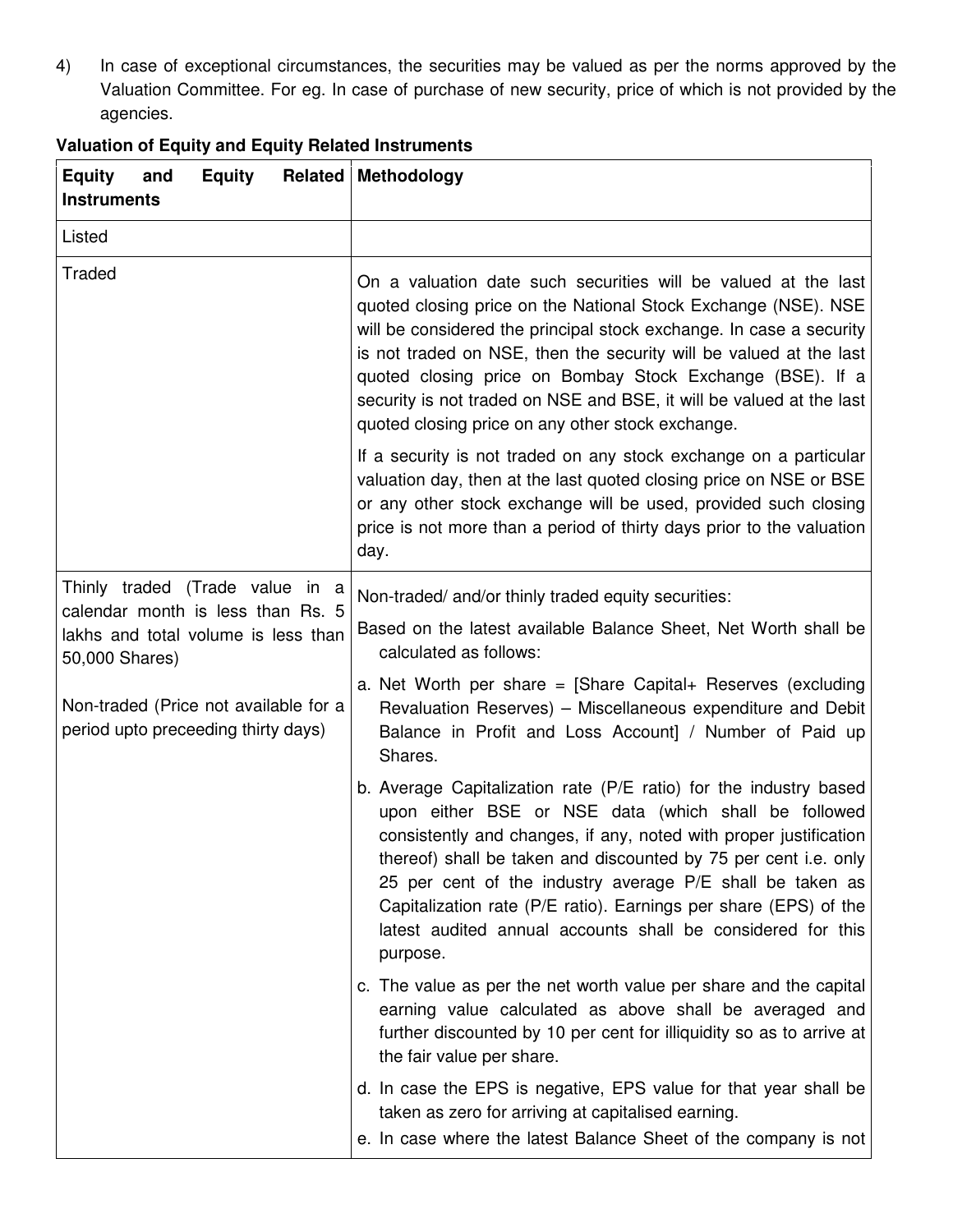|          | available within nine months from the close of the year, unless<br>the accounting year is changed, the shares of such companies<br>shall be valued at zero.<br>f. In case an individual security accounts for more than 5 per cent<br>of the total assets of the scheme, an independent valuer shall<br>be appointed for the valuation of the said security. To determine<br>if a security accounts for more than 5 per cent. of the total<br>assets of the scheme, it shall be valued by the procedure above<br>and the proportion which it bears to the total net assets of the<br>scheme to which it belongs will be compared on the date of<br>valuation.<br>g. In case trading in an equity security is suspended up to thirty<br>days, then the last traded price would be considered for<br>valuation of that security. If an equity security is suspended for<br>more than thirty days, then the Valuation Committee will decide<br>the valuation norms to be followed and such norms would be<br>documented and recorded.                                                                                                                                                                                                                                                                                                                                                                                                                                                                                                                                                                                                                                                                                                                                                 |
|----------|------------------------------------------------------------------------------------------------------------------------------------------------------------------------------------------------------------------------------------------------------------------------------------------------------------------------------------------------------------------------------------------------------------------------------------------------------------------------------------------------------------------------------------------------------------------------------------------------------------------------------------------------------------------------------------------------------------------------------------------------------------------------------------------------------------------------------------------------------------------------------------------------------------------------------------------------------------------------------------------------------------------------------------------------------------------------------------------------------------------------------------------------------------------------------------------------------------------------------------------------------------------------------------------------------------------------------------------------------------------------------------------------------------------------------------------------------------------------------------------------------------------------------------------------------------------------------------------------------------------------------------------------------------------------------------------------------------------------------------------------------------------------------------|
| Unlisted | Investment in Unlisted Equity Shares<br>a. Based on the latest available audited balance sheet, Net Worth<br>shall be calculated as the lower of item (1) and (2) below:<br>1. Net Worth per share = $[Share$ Capital + Free Reserves<br>(excluding revaluation reserves) - Miscellaneous expenditure<br>not written off or deferred revenue expenditure, intangible<br>assets and accumulated losses] / Number of Paid up Shares.<br>2. After taking into account the outstanding warrants and options,<br>Net Worth per share shall again be calculated and shall be $=$<br>[Share Capital + consideration on exercise of Option and/or<br>Warrants received/receivable by the Company + Free Reserves<br>(excluding Revaluation Reserves) - Miscellaneous expenditure<br>not written off or deferred revenue expenditure, intangible<br>assets and accumulated losses] / Number of Paid up Shares<br>plus Number of Shares that would be obtained on conversion<br>and/or exercise of Outstanding Warrants and Options.<br>3. The lower of (1) and (2) above shall be used for calculation of<br>Net Worth per share and for further calculation in (c) below.<br>b. Average capitalisation rate (P/E ratio) for the industry based<br>upon either BSE or NSE data (which shall be followed<br>consistently and changes, if any, noted with proper justification<br>thereof) shall be taken and discounted by 75 per cent. i.e. only<br>25 per cent of the industry average P/E shall be taken as<br>capitalisation rate (P/E ratio). Earnings per share (EPS) of the<br>latest audited annual accounts will be considered for this<br>purpose.<br>c. The value as per the Net Worth value per share and the capital<br>earning value calculated as above shall be averaged and |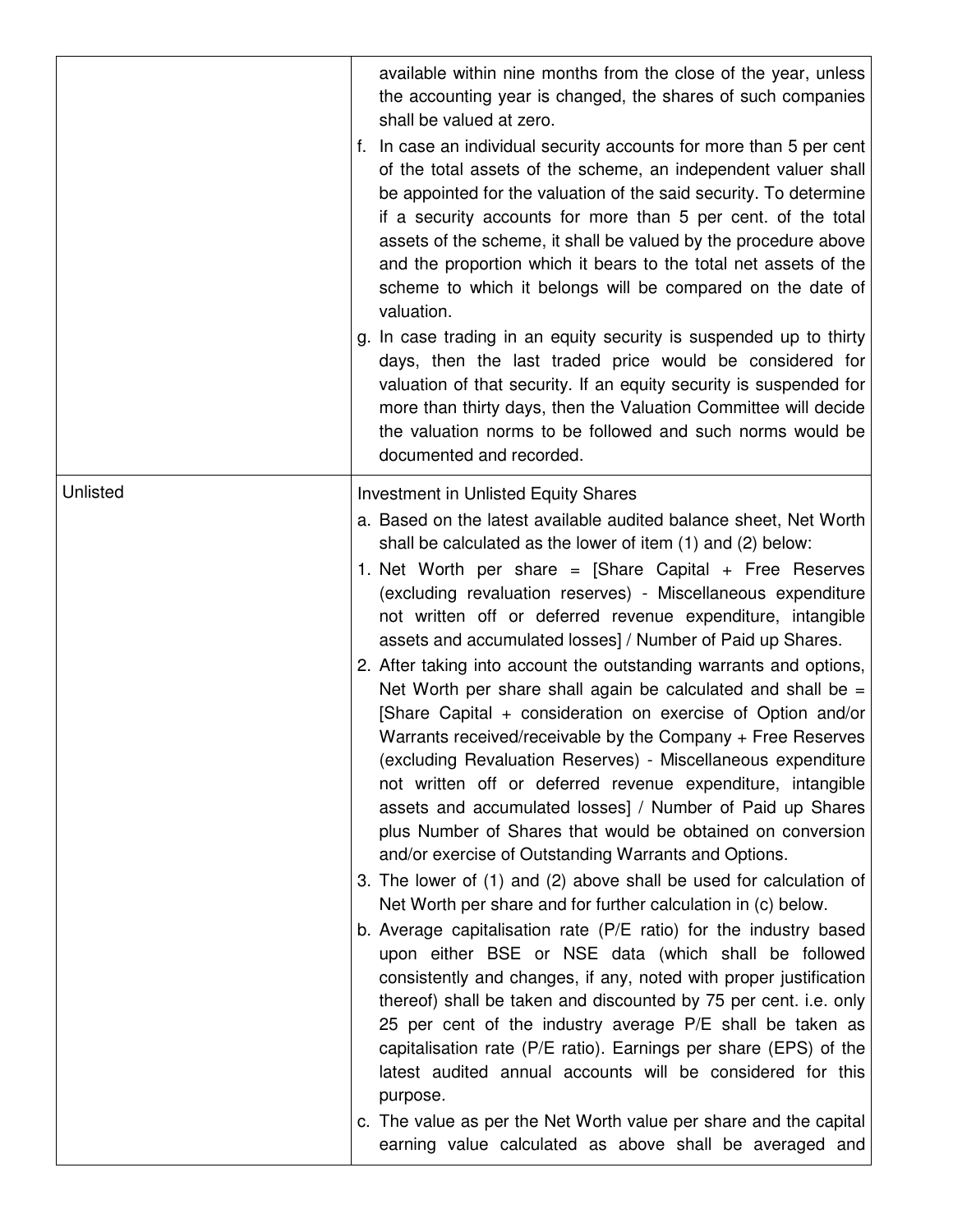|                                                                                             | further discounted by 15 per cent for illiquidity so as to arrive at<br>the fair value per share.                                                                                                                                                                                                                                                                                                                                                                                                                                                                                                                                                                                                                                                                                                                                                                                     |
|---------------------------------------------------------------------------------------------|---------------------------------------------------------------------------------------------------------------------------------------------------------------------------------------------------------------------------------------------------------------------------------------------------------------------------------------------------------------------------------------------------------------------------------------------------------------------------------------------------------------------------------------------------------------------------------------------------------------------------------------------------------------------------------------------------------------------------------------------------------------------------------------------------------------------------------------------------------------------------------------|
|                                                                                             | The above valuation methodology shall be subject to the following<br>conditions:                                                                                                                                                                                                                                                                                                                                                                                                                                                                                                                                                                                                                                                                                                                                                                                                      |
|                                                                                             | a. All calculations shall be based on audited accounts.                                                                                                                                                                                                                                                                                                                                                                                                                                                                                                                                                                                                                                                                                                                                                                                                                               |
|                                                                                             | b. If the latest Balance Sheet of the company is not available<br>within nine months from the close of the year, unless the<br>accounting year is changed, the shares of such companies shall<br>be valued at zero.                                                                                                                                                                                                                                                                                                                                                                                                                                                                                                                                                                                                                                                                   |
|                                                                                             | c. If the Net Worth of the company is negative, the share would be<br>marked down to zero.                                                                                                                                                                                                                                                                                                                                                                                                                                                                                                                                                                                                                                                                                                                                                                                            |
|                                                                                             | d. In case the EPS is negative, EPS value for that year shall be<br>taken as zero for arriving at capitalised earning.                                                                                                                                                                                                                                                                                                                                                                                                                                                                                                                                                                                                                                                                                                                                                                |
|                                                                                             | e. In case an individual security accounts for more than 5 per cent<br>of the total assets of the scheme, an independent valuer shall<br>be appointed for the valuation of the said security. To determine<br>if a security accounts for more than 5 per cent of the total<br>assets of the scheme, it shall be valued in accordance with the<br>procedure as mentioned above on the date of valuation. At the<br>discretion of the AMCs and with the approval of the Trustees,<br>unlisted equity shares may be valued at a price lower than the<br>value derived using the aforesaid methodology.<br>In case the unlisted security is in the process of listing, and the<br>price band for the same is being announced, the unlisted<br>security shall be valued at the lower price of the price band from<br>the date of announcement of the price band to the date of<br>listing. |
| Illiquid Securities (Thinly traded, non-<br>traded, unlisted equity securities)             | If in excess of 15% of the total net assets of an open ended<br>scheme and 20% in case of a close ended scheme - Nil Value                                                                                                                                                                                                                                                                                                                                                                                                                                                                                                                                                                                                                                                                                                                                                            |
| <b>IPO Application</b>                                                                      |                                                                                                                                                                                                                                                                                                                                                                                                                                                                                                                                                                                                                                                                                                                                                                                                                                                                                       |
| Application money for IPO                                                                   | At cost upto the date previous to the date of listing. If the security<br>is not listed within 30 days from allotment of the securities, the<br>valuation committee shall decide to value such securities in line<br>with the valuation of unlisted shares.                                                                                                                                                                                                                                                                                                                                                                                                                                                                                                                                                                                                                           |
| Additional Issues of Listed Securities<br>(FPOs)<br>Qualified<br>Institutional<br>Placement | At market price.                                                                                                                                                                                                                                                                                                                                                                                                                                                                                                                                                                                                                                                                                                                                                                                                                                                                      |
| <b>Demerger</b>                                                                             |                                                                                                                                                                                                                                                                                                                                                                                                                                                                                                                                                                                                                                                                                                                                                                                                                                                                                       |
| All resultant companies' shares are<br>traded                                               | At traded price                                                                                                                                                                                                                                                                                                                                                                                                                                                                                                                                                                                                                                                                                                                                                                                                                                                                       |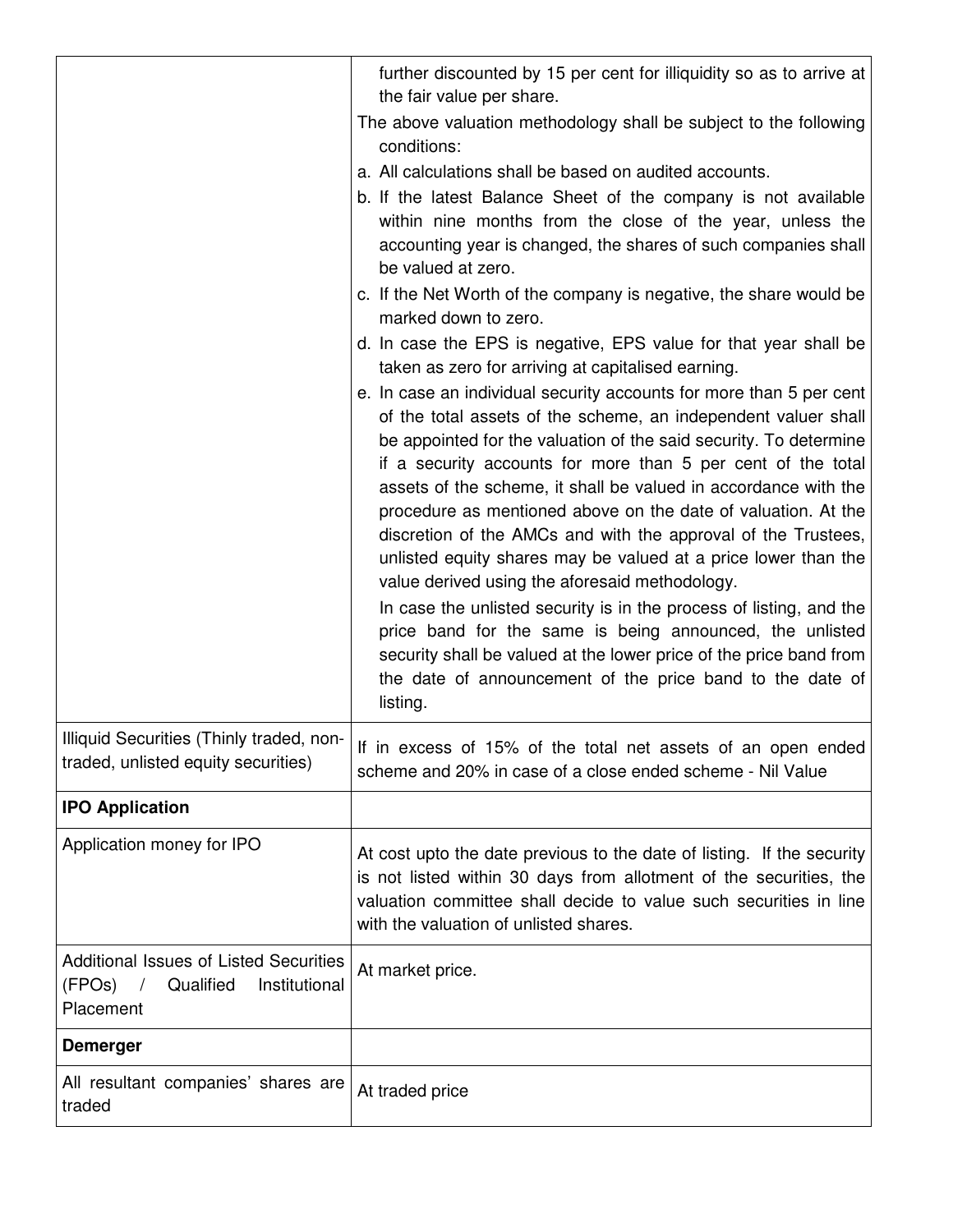| At least one company's shares<br>traded                            | Traded Shares at traded price, non-traded share market value to<br>be derived based on market value of the original traded shares on<br>trading day prior to the date of demerger minus market value of<br>demerged traded shares on ex-date. In case value of the traded<br>share of the demerged company is equal or in excess of the value<br>of pre demerger share, then the non-traded share is to be valued<br>at zero. The value so arrived will be periodically reviewed by the<br>valuation committee till listing of such share.                                                                                                                                                                                                                                                    |
|--------------------------------------------------------------------|-----------------------------------------------------------------------------------------------------------------------------------------------------------------------------------------------------------------------------------------------------------------------------------------------------------------------------------------------------------------------------------------------------------------------------------------------------------------------------------------------------------------------------------------------------------------------------------------------------------------------------------------------------------------------------------------------------------------------------------------------------------------------------------------------|
| None of the resultant companies'<br>shares are traded on de-merger | Shares of demerged companies are to be valued equal to the pre<br>demerger value (one trading day prior to the ex-date). The market<br>value of the shares to be apportioned in the ratio of cost of shares<br>as may be obtained by prescribed demerger ratio. The value so<br>arrived will be periodically reviewed by valuation committee till<br>listing of such shares.                                                                                                                                                                                                                                                                                                                                                                                                                  |
| <b>Merger</b>                                                      |                                                                                                                                                                                                                                                                                                                                                                                                                                                                                                                                                                                                                                                                                                                                                                                               |
| <b>Shares Traded</b>                                               | <b>Traded Price</b>                                                                                                                                                                                                                                                                                                                                                                                                                                                                                                                                                                                                                                                                                                                                                                           |
| The shares are not traded on Merger                                | Shares of merged company are to be valued equal to the pre<br>merger value (one trading day prior to the ex-date). The market<br>value of the pre merger shares are to be added The value so<br>arrived will be periodically reviewed by valuation committee till<br>listing of such shares.                                                                                                                                                                                                                                                                                                                                                                                                                                                                                                  |
| <b>Preference Shares</b>                                           |                                                                                                                                                                                                                                                                                                                                                                                                                                                                                                                                                                                                                                                                                                                                                                                               |
| Traded                                                             | At traded price                                                                                                                                                                                                                                                                                                                                                                                                                                                                                                                                                                                                                                                                                                                                                                               |
| Non - Traded - Non Convertible  <br><b>Preference Share</b>        | Will be valued as per debt valuation norms.                                                                                                                                                                                                                                                                                                                                                                                                                                                                                                                                                                                                                                                                                                                                                   |
| Traded<br>Convertible<br>Non<br><b>Preference Share</b>            | In respect of convertible preference shares, the non-convertible<br>and convertible components shall be valued separately. The non-<br>convertible component should be valued on the same basis as<br>would be applicable to a debt instrument. The convertible<br>component should be valued on the same basis as would be<br>applicable to an equity instrument. If, after conversion the resultant<br>equity instrument would be traded pari passu with an existing<br>instrument which is traded, the value of the latter instrument can<br>be adopted after an appropriate discount of the non-tradability of<br>the instrument during the period preceding the conversion while<br>valuing such instruments, the fact whether the conversion is<br>optional should also be factored in. |
| <b>Convertible</b><br><b>Debentures</b><br>and<br><b>Bonds</b>     |                                                                                                                                                                                                                                                                                                                                                                                                                                                                                                                                                                                                                                                                                                                                                                                               |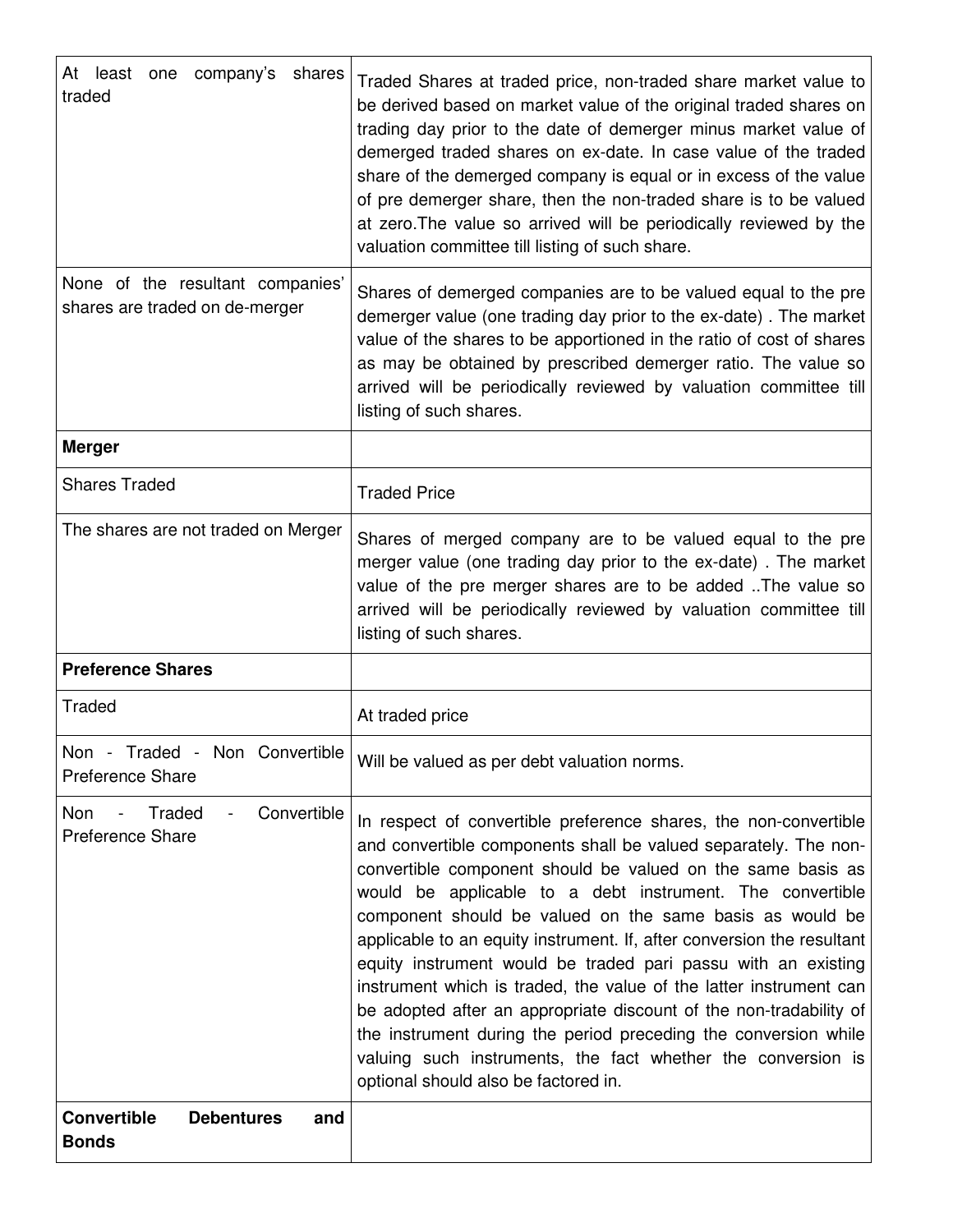| <b>Traded</b>                    | At traded price                                                                                                                                                                                                                                                                                                                                                                                                                                                                                                                                                                                                                                                                                                                                                                                     |
|----------------------------------|-----------------------------------------------------------------------------------------------------------------------------------------------------------------------------------------------------------------------------------------------------------------------------------------------------------------------------------------------------------------------------------------------------------------------------------------------------------------------------------------------------------------------------------------------------------------------------------------------------------------------------------------------------------------------------------------------------------------------------------------------------------------------------------------------------|
| Non - Traded                     | In respect of convertible debentures and bonds, the non-<br>convertible and convertible<br>components shall be valued<br>separately. The non-convertible component should be valued on<br>the same basis as would be applicable to a debt instrument. The<br>convertible component should be valued on the same basis as<br>would be applicable to an equity instrument. If, after conversion the<br>resultant equity instrument would be traded pari passu with an<br>existing instrument which is traded, the value of the latter<br>instrument can be adopted after an appropriate discount of the<br>non-tradability of the instrument during the period preceding the<br>conversion while valuing such instruments, the fact whether the<br>conversion is optional should also be factored in. |
| <b>Rights</b>                    |                                                                                                                                                                                                                                                                                                                                                                                                                                                                                                                                                                                                                                                                                                                                                                                                     |
| <b>Traded Rights Entitlement</b> | <b>At Traded Price</b>                                                                                                                                                                                                                                                                                                                                                                                                                                                                                                                                                                                                                                                                                                                                                                              |
| Non-Traded Rights entitlement    | Until they are traded, the value of the "rights" shares should be<br>calculated as:<br>$Vr = n/m \times (Pex - Pof)$<br>Where<br>$Vr = Value of rights$<br>$n = No$ . of rights offered<br>$m = No$ . of original shares held<br>$Pex = Ex-rights price$<br>Pof = Rights Offer Price<br>Where the rights are not treated pari passu with the existing<br>shares, suitable adjustment should be made to the value of rights.<br>Where it is decided not to subscribe for the rights but to renounce<br>them and renunciations are being traded, the rights can be valued<br>at the renunciation value. In case of the rights on non-traded<br>shares, value of rights will be zero.                                                                                                                  |
| <b>Warrants</b>                  |                                                                                                                                                                                                                                                                                                                                                                                                                                                                                                                                                                                                                                                                                                                                                                                                     |
| Traded                           | At traded price                                                                                                                                                                                                                                                                                                                                                                                                                                                                                                                                                                                                                                                                                                                                                                                     |
| Non traded                       | respect of warrants to subscribe for shares attached to<br>In.<br>instruments, where the exercise price is less than the value of the<br>share, the warrants can be valued at the value of the share which<br>would be obtained on exercise of the warrant as reduced by the<br>amount which would be payable on exercise of the warrant. A<br>discount similar to the discount to be determined in respect of<br>convertible debentures must be deducted to account for the period<br>which must elapse before the warrant can be exercised. However,<br>where the Exercise price is greater than the value of the share, the                                                                                                                                                                      |